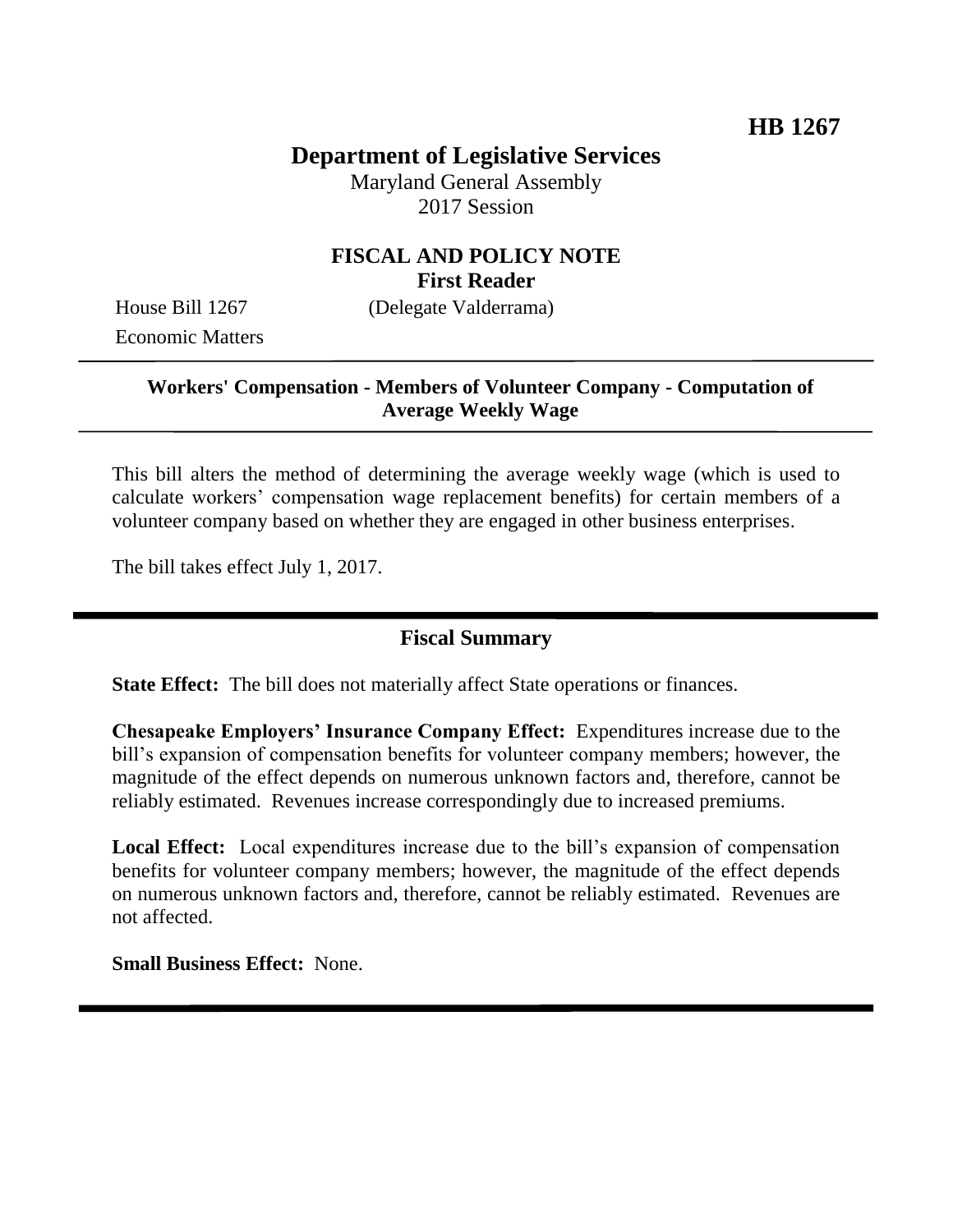## **Analysis**

**Bill Summary:** For a member of a volunteer company who was not engaged in a business enterprise at the time of his or her compensable injury and did not derive income from another source, the average weekly wage used to calculate compensation benefits must be the greater of (1) the weekly income last received by the volunteer *or* (2) two-thirds of the State average weekly wage. For a member who had never been engaged in a business enterprise at the time of his or her compensable injury, the average weekly wage used to calculate compensation benefits must be two-thirds of the State average weekly wage.

**Current Law/Background:** All employers in Maryland, including the State and local governments, are required to provide workers' compensation coverage for their employees. The cost to the employer varies by industry, and there are approximately 600 industrial classifications. Except in specified jurisdictions and circumstances, a member of a volunteer company in each jurisdiction in the State is also a covered employee who is eligible for workers' compensation in the event of accidental injury while he or she is on duty.

For compensable injuries, workers' compensation benefits include wage replacement, medical treatment, death and funeral costs, and vocational rehabilitation expenses. Wage replacement benefits are based on the employee's average weekly wage and on the type of injury, as prescribed in the statute. For example, an employee who is awarded compensation for a permanent partial disability for a period less than 75 weeks is eligible to receive weekly benefits of one-third of his or her average weekly wage, but that amount may not exceed 16.7% of the State average weekly wage. The State average weekly wage for 2017 is \$1,052.

In Workers' Compensation Law, volunteer companies are defined as volunteer advanced life support units; volunteer ambulance companies or squads; volunteer fire companies and departments; volunteer rescue companies, departments, or squads; and volunteer fire police units. If a compensable injury occurs, the average weekly wage of a member of a volunteer company must be determined differently depending on the employment and income status of the member. For example:

- if the member received a salary or wages from other employment at the time of the compensable injury, the salary or wages from the other employment must be used;
- if the member was not engaged in a business enterprise at the time of his or her compensable injury and did not derive income from another source, the weekly income last received by the covered employee must be used; and
- if the member had never been engaged in a business enterprise at the time of the compensable injury, the minimum required compensation of \$50 must be used.

HB 1267/ Page 2